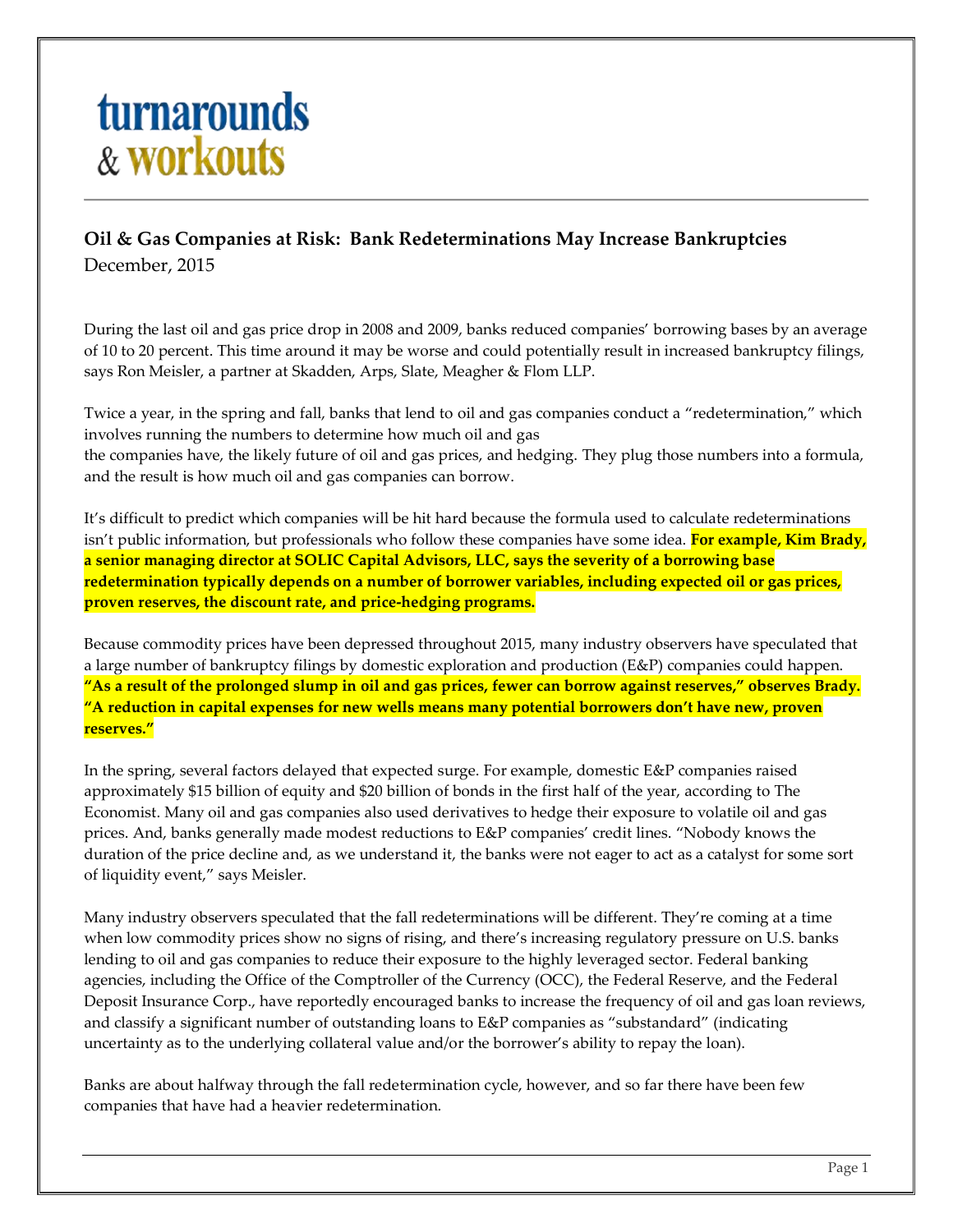"We're hearing that the average decline in borrowing base is 5 percent," says Meisler. "That's surprising because the government is putting a lot of pressure on oil."

That said, Meisler is also hearing that banks are doing the easier redeterminations first, leaving the more difficult ones for the end of the cycle.

Regardless, one thing is clear: "It is highly likely that the distress in the oil and gas industry will persist in the near term," Meisler says.

**In late 2015, E&P companies will face an additional challenge: hedges are rolling off, giving them increased exposure to market prices. "With hedges falling off for a lot of companies, there is further pressure on redeterminations," says Brady.**

"It's definitely a matter of time," adds Meisler.

In this environment, cash-strapped E&P companies will have to look beyond the traditional commercial banks for capital. Doors may also close to alternative financing options that provided liquidity during the first half of this year, including equity offerings, the high-yield bond market, and second-lien or mezzanine loans.

That could leave E&P companies with limited options to secure sources of capital needed to increase production volumes and build up their proven developed producing reserves, which would restore collateral to the borrowing base and maintain cash flows.

Meisler says E&P companies may look to execute debt exchanges, sell non-core assets, turn to alternative thirdparty lenders (such as private equity funds or hedge funds), or implement farm-out financing arrangements.

If E&P companies are not successful in finding financing, they may be forced into an in-court process. And, indeed, that's already happening. Over the past year, Meisler says roughly 20 oil and gas companies have filed for bankruptcy. Some have been successful, including Hercules Offshore, Inc., which entered Chapter 11 in August and obtained confirmation of its prepackaged plan of reorganization just 45 days later.

Others have hired restructuring advisers before resorting to bankruptcy, such as Houston-based Swift Energy Inc. In May, its borrowing base was reduced from \$417.6 million to \$375 million, and by March 31 it had \$247 million, giving it \$128 million in liquidity. That led it to hire Lazard to advise it on capital structure alternatives.

But many more companies are in trouble. "Countless others have been flagged by analysts and ratings agencies alike as over-leveraged, high-default risks," Meisler says. **"We expect to see more bankruptcies," predicts Brady.**

The first measure for E&P companies in this environment, Meisler says, is to talk to their advisors about what happens if prices continue on this trajectory or get even worse. "They have to consider what their duties are and to whom they owe those duties."

For industry professionals, Meisler says creativity is key. "Circumstances differ by company, but filing for bankruptcy is generally not the best option because it's expensive and time consuming."

"Because the capital structure is likely the issue," Meisler continues, "it may be better to negotiate an out-of-court restructuring or initiate a quick and cost-efficient prepackaged